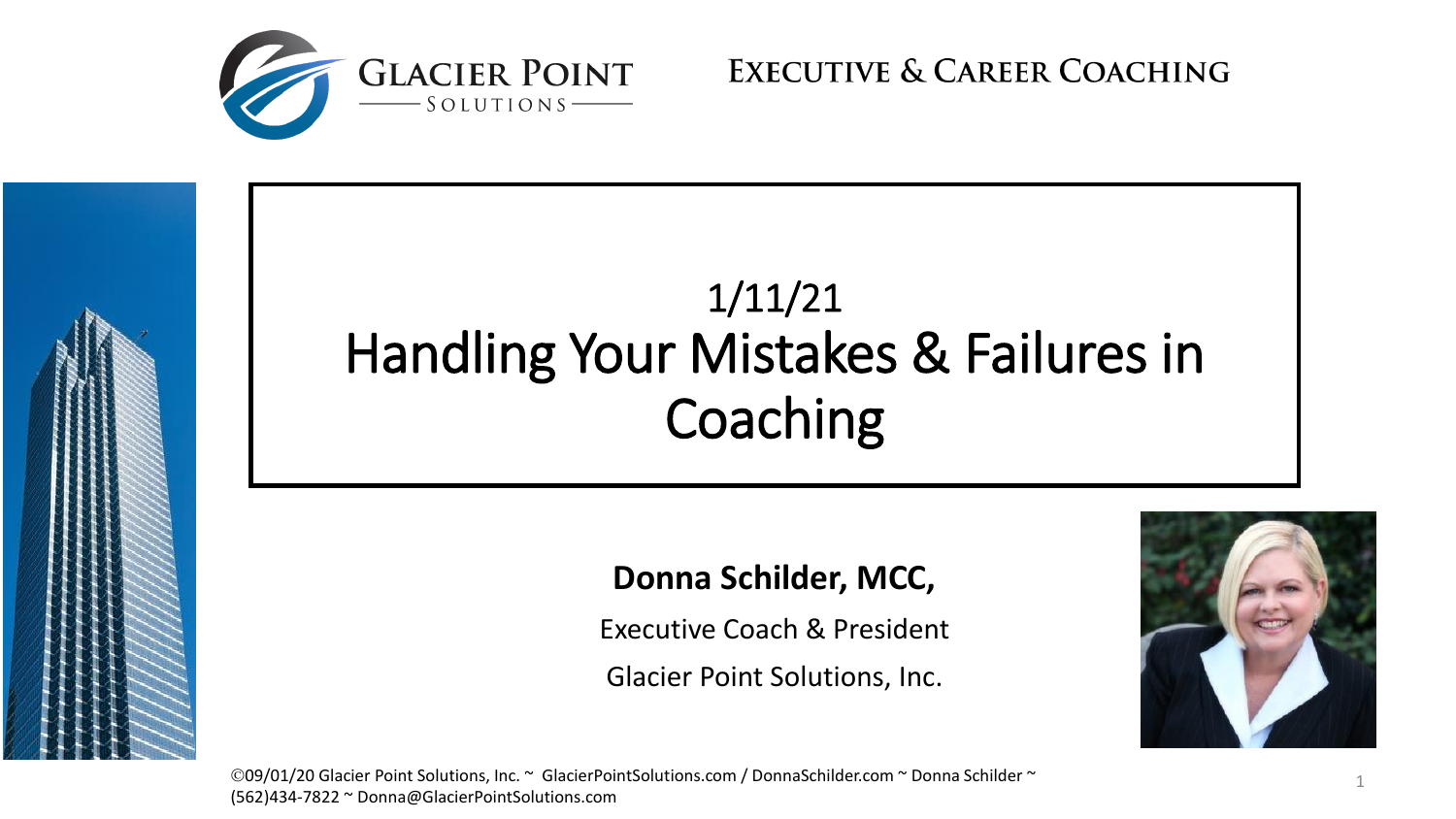# **The Glacier Point Solutions, Inc. - Team**









**Matt Becker, MCC Carole Billingham, MCC Vicki Rich, ACC Katie Smith, PCC Charissa Adelmann Maureen Miller, MCC**













09/01/20 Glacier Point Solutions, Inc. ~ GlacierPointSolutions.com / DonnaSchilder.com ~ Donna Schilder ~ (562)434-7822 ~ Donna@GlacierPointSolutions.com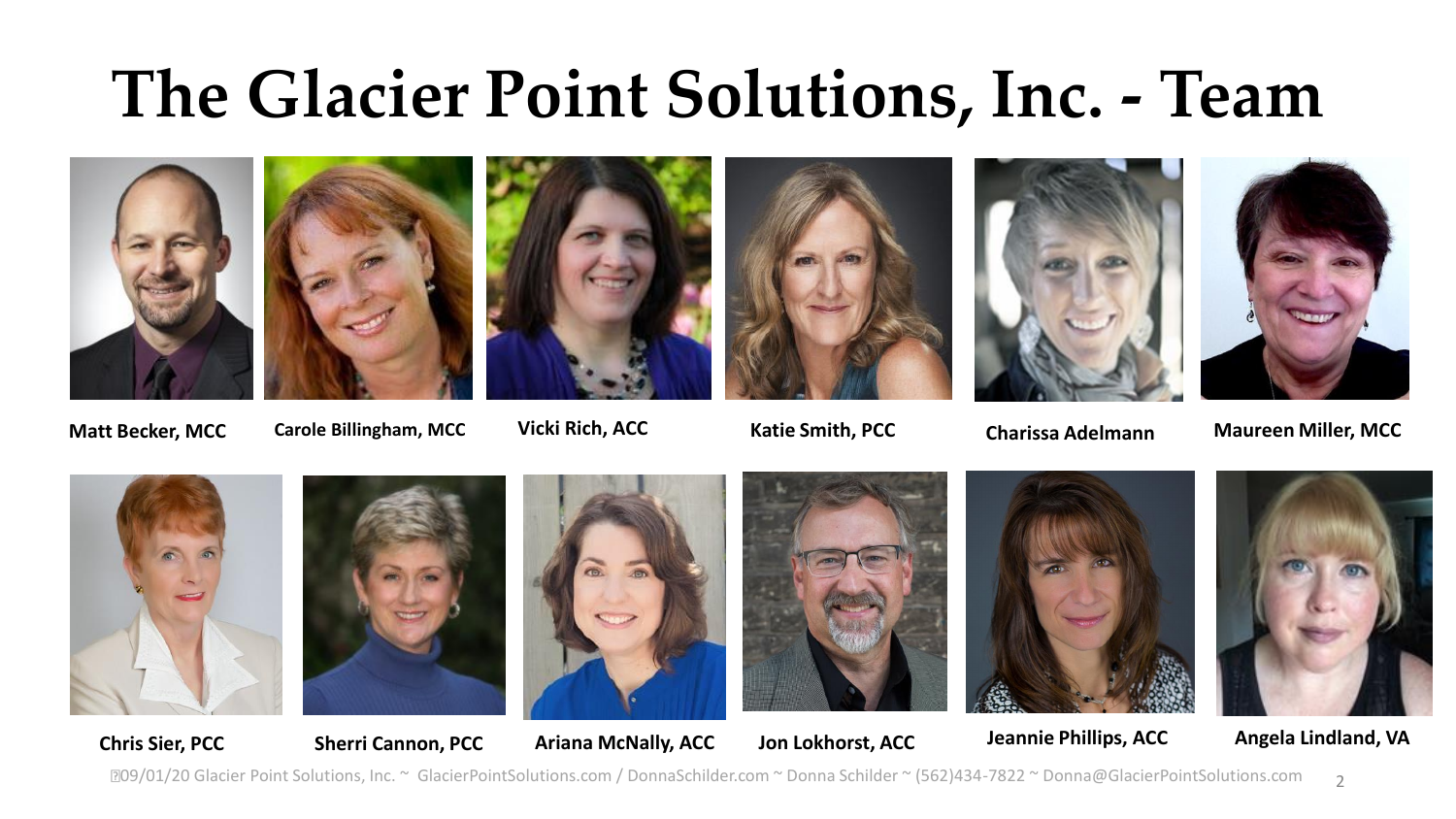

## Workshop Topics

- Poll
- Inspiration for Handling Failure
- •Handling Failures and Mistakes Resources
- Failures & Mistakes Coaching Questions
- Triads
	- Practice Coaching
	- Learn from Being Coached
- Examples of How to Apply What You've Learned

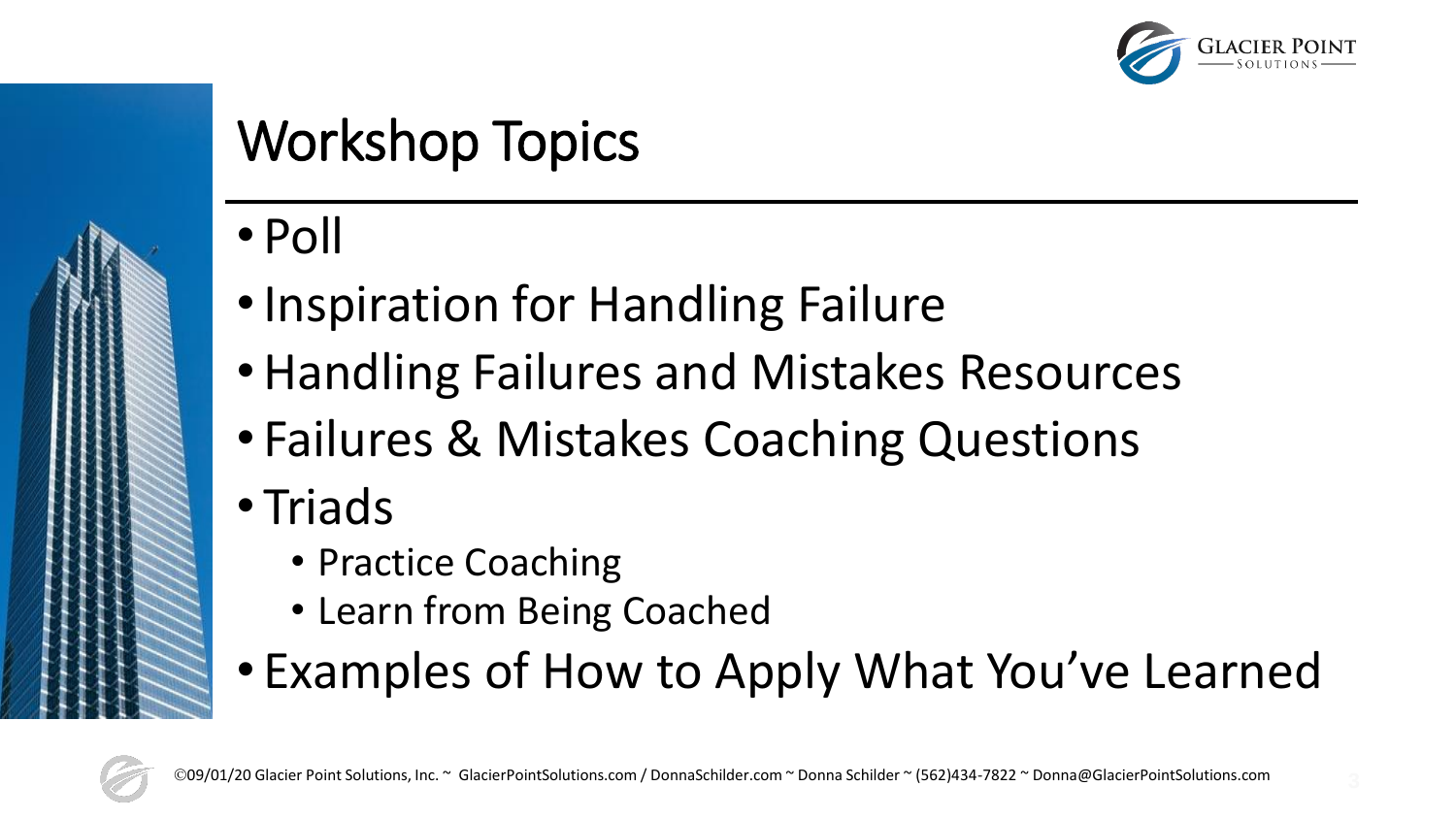



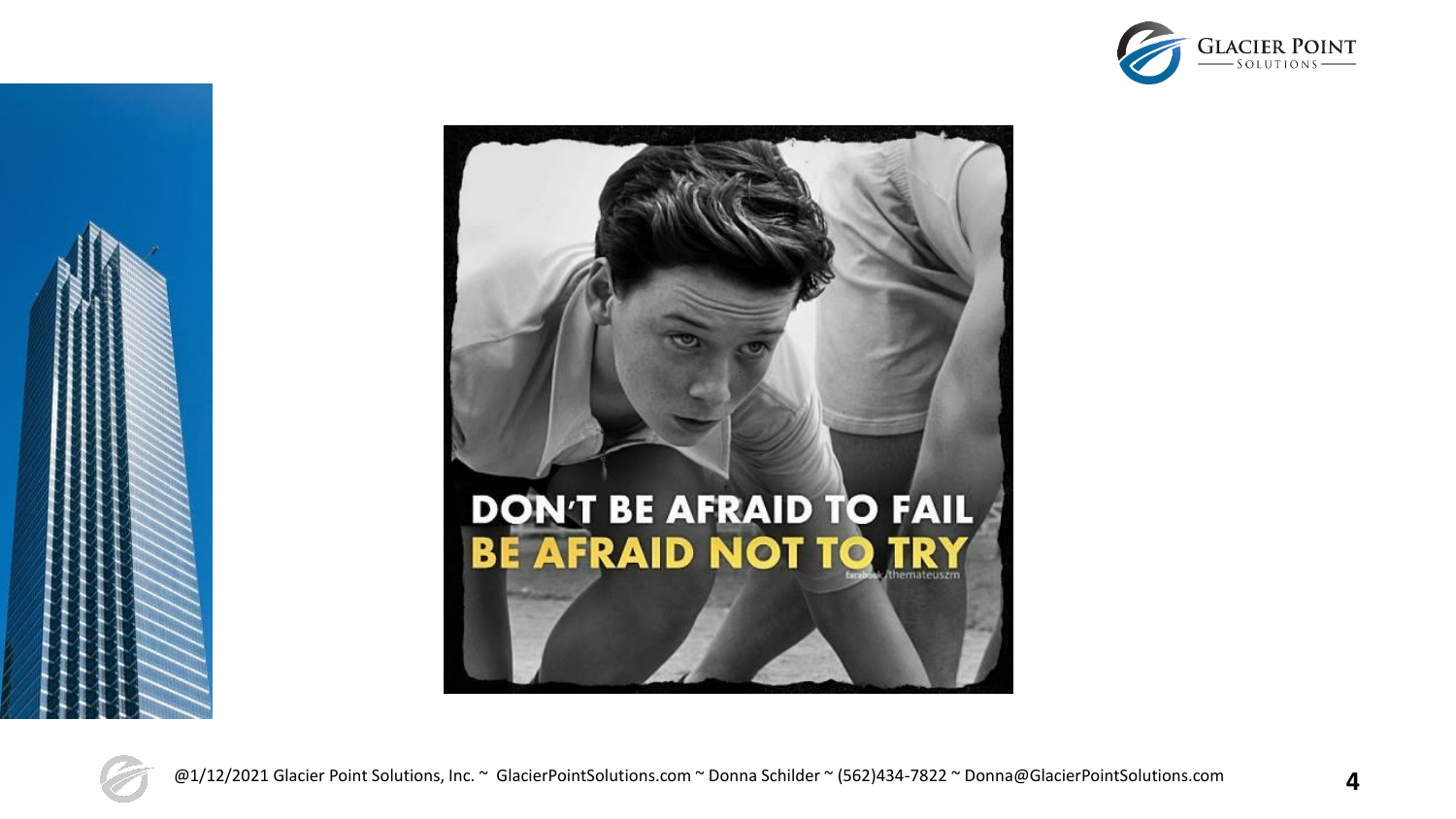



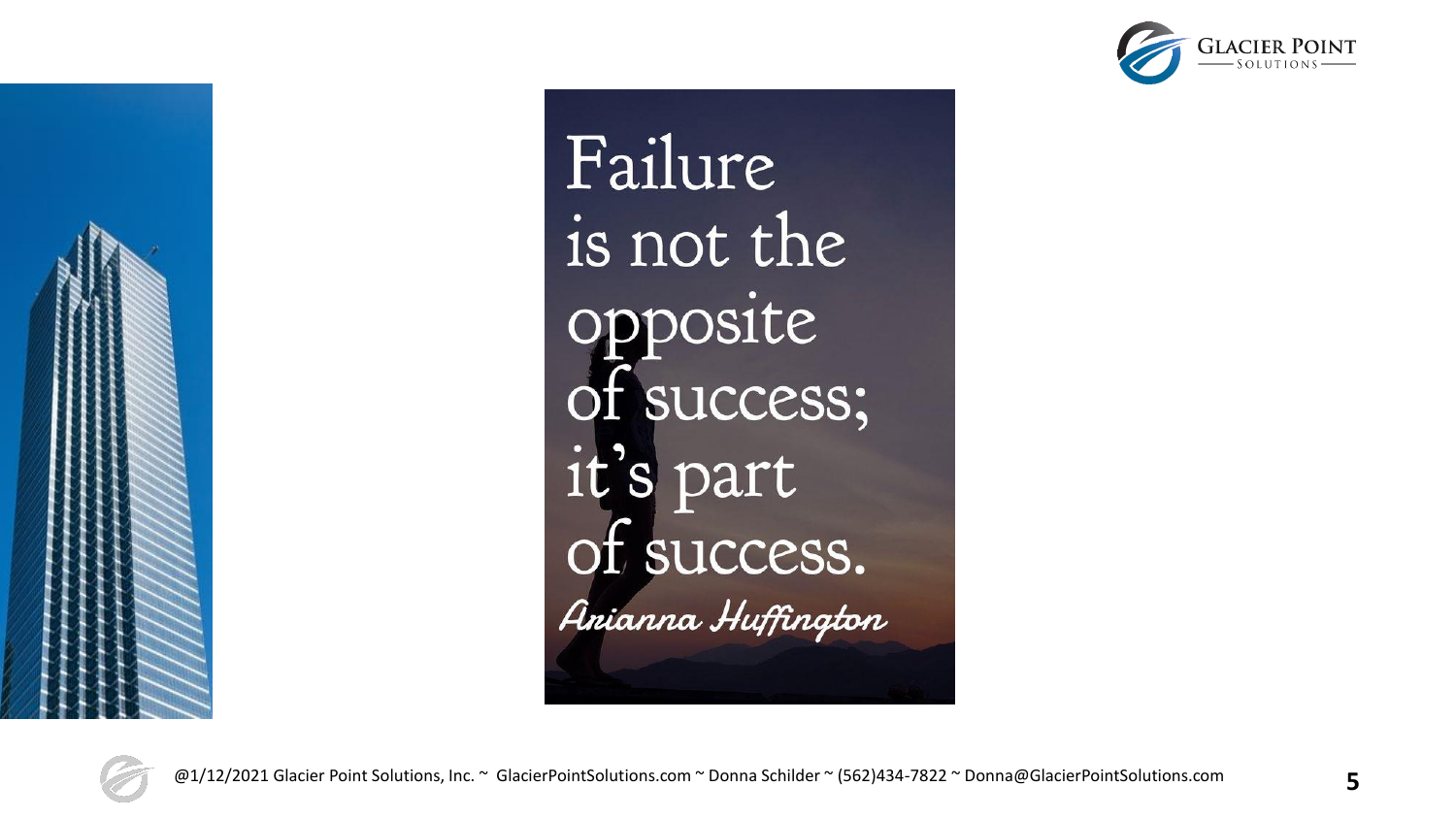



"WE NEED TO ACCEPT THAT WE WON'T ALWAYS MAKE THE RIGHT DECISIONS, THAT WE'LL SCREW UP ROYALLY SOMETIMES -UNDERSTANDING THAT FAILURE IS NOT THE OPPOSITE OF SUCCESS, IT'S PART OF SUCCESS."

Arianna Huffington



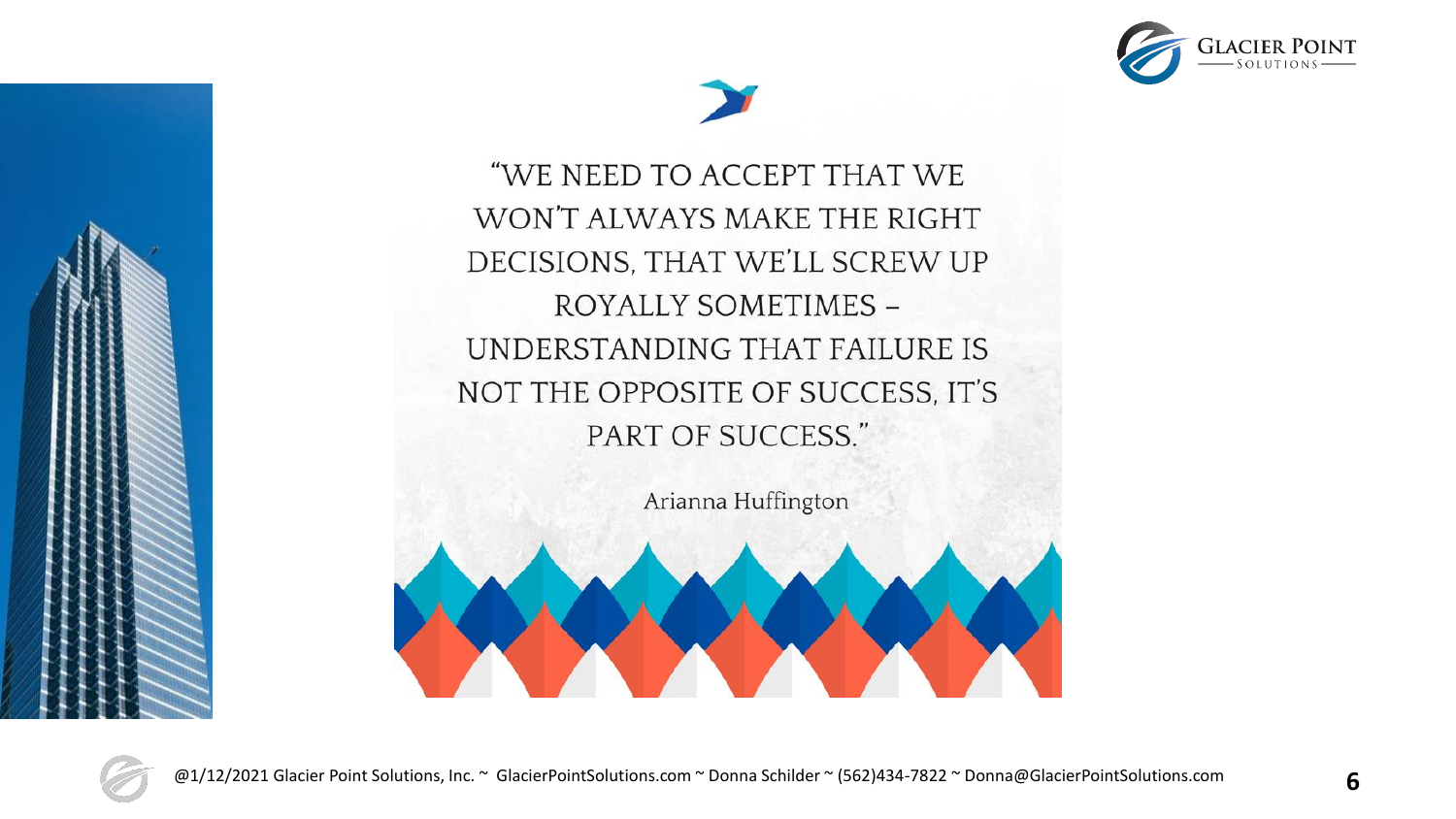







@1/12/2021 Glacier Point Solutions, Inc. ~ GlacierPointSolutions.com ~ Donna Schilder ~ (562)434-7822 ~ Donna@GlacierPointSolutions.com **7**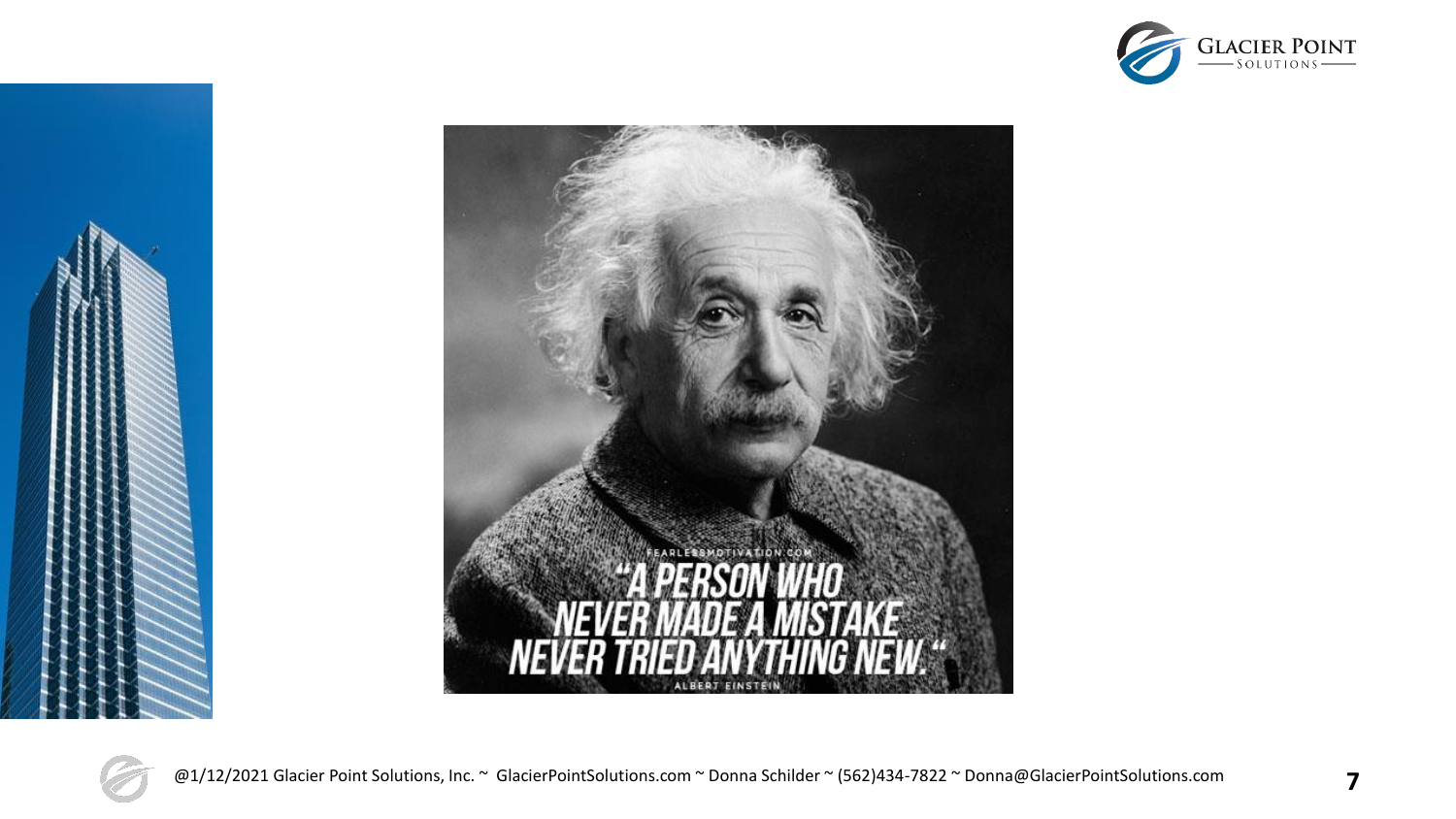

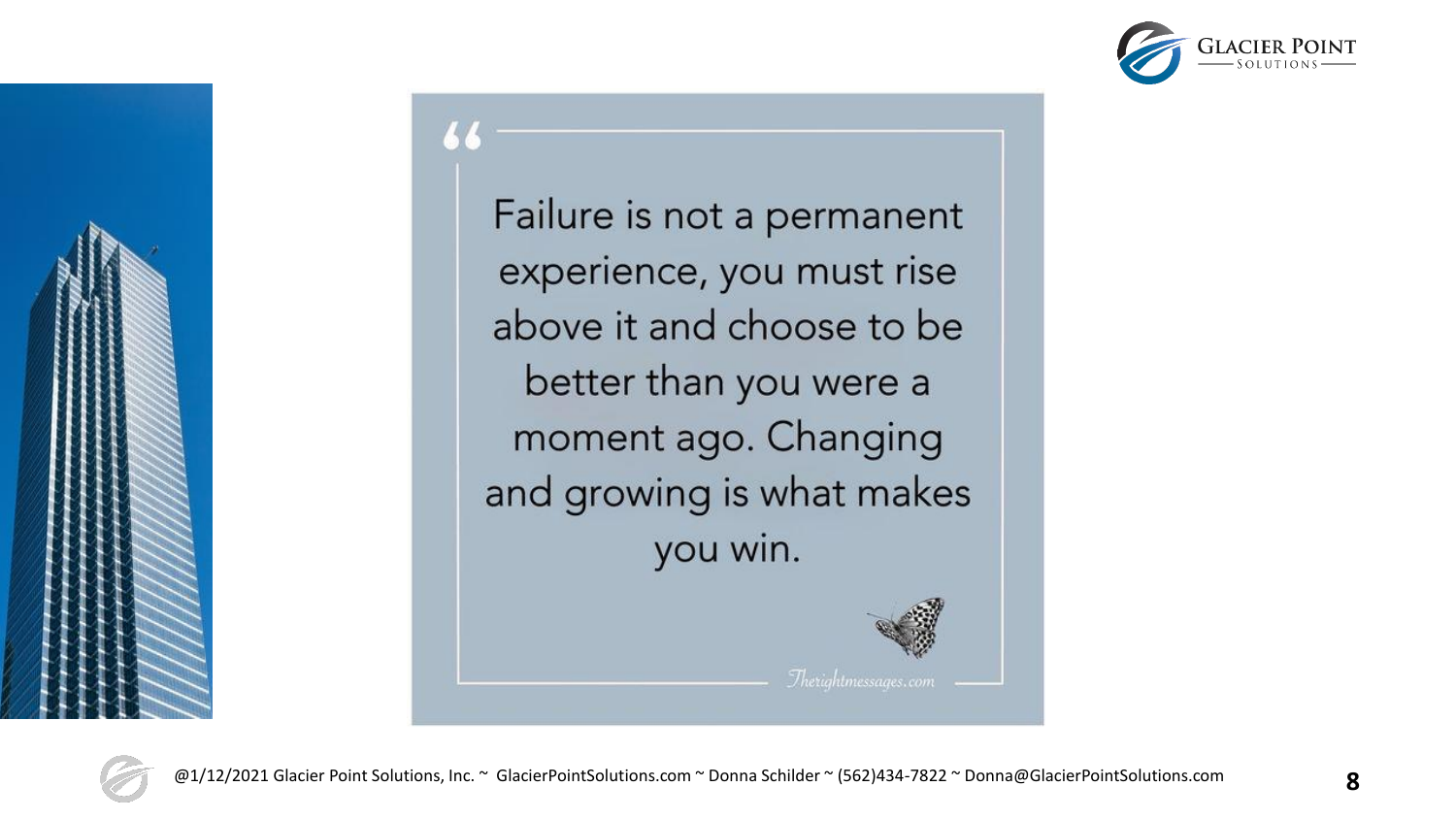



It's not a question of whether one can or will fail, the question is when and how one would fail and even more importantly what they would do about it. So do something different from yesterday.



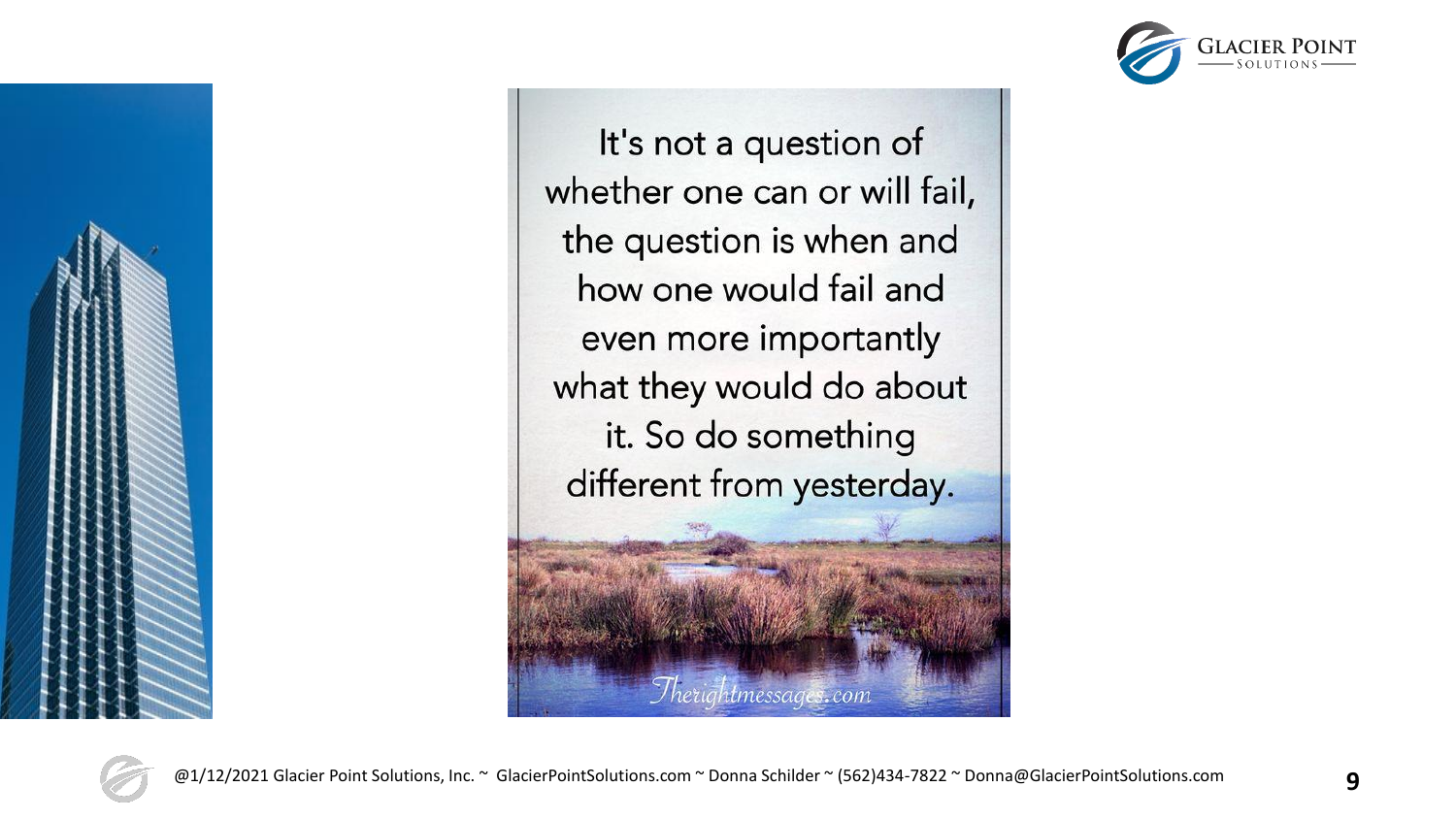

## Steps for Handling Mistakes & Failures

- Acknowledge
	- The mistake/failure
	- Your feelings
	- Understand what's underneath your feelings
		- Get support if needed
- Learn from the mistake/failure
- Improve based on what you've learned
- Move beyond the mistake/failure
- Try again
- Teach what you've learned
- Resources:
	- [4 Impressive Ways Great Leaders Handle Their Mistakes](https://www.inc.com/lolly-daskal/4-impressive-ways-great-leaders-handle-their-mistakes.html)
	- [You've Made a Mistake. Now What?](https://hbr.org/2010/04/youve-made-a-mistake-now-what)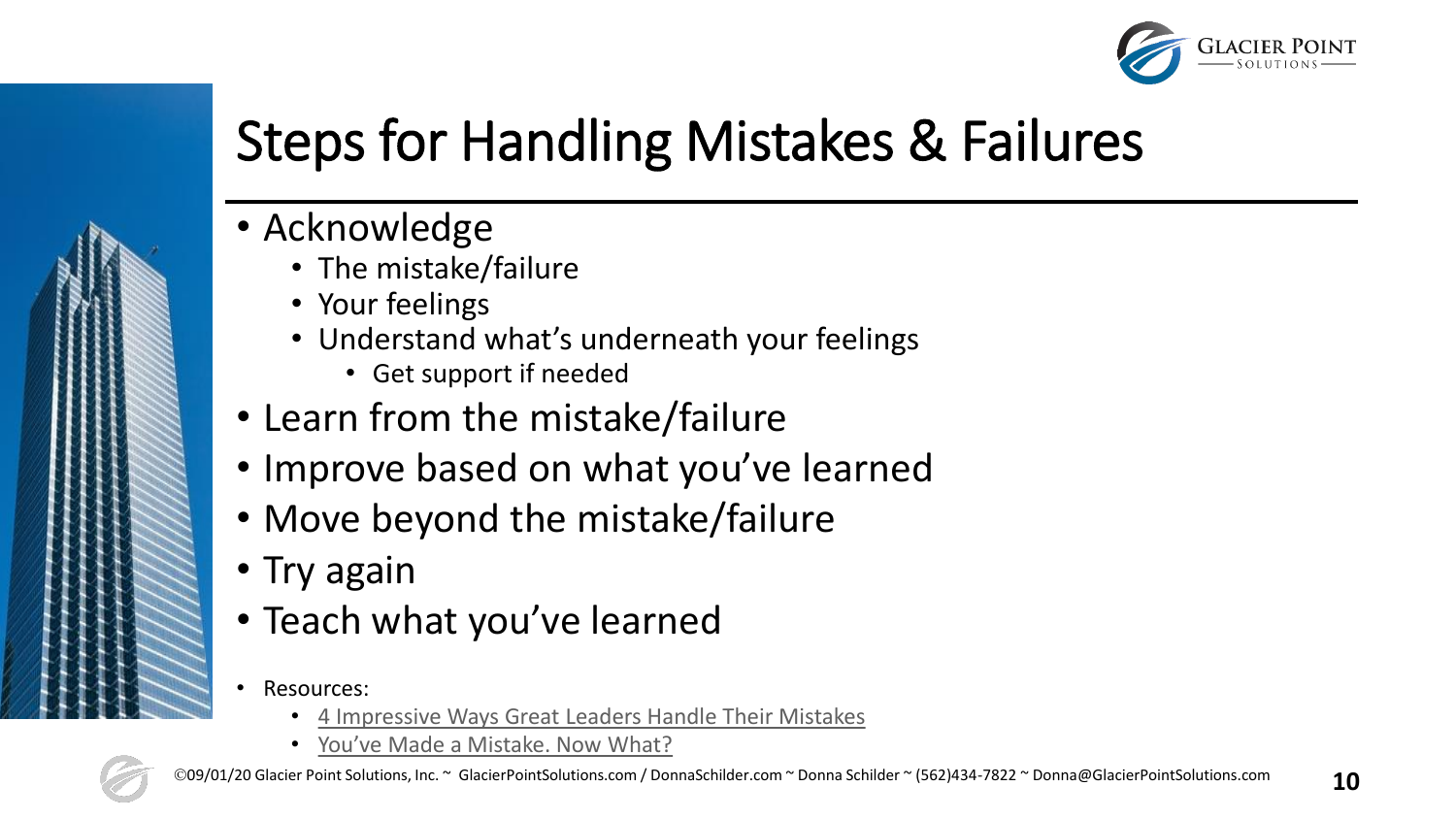

### What Gets in the Way of Handling Failure **Effectively**

- Feelings
	- Sadness
	- Fear
	- Disappointment
	- Embarrassment
	- **Shame**
		- Feeling less than
	- Freezing
	- Despair

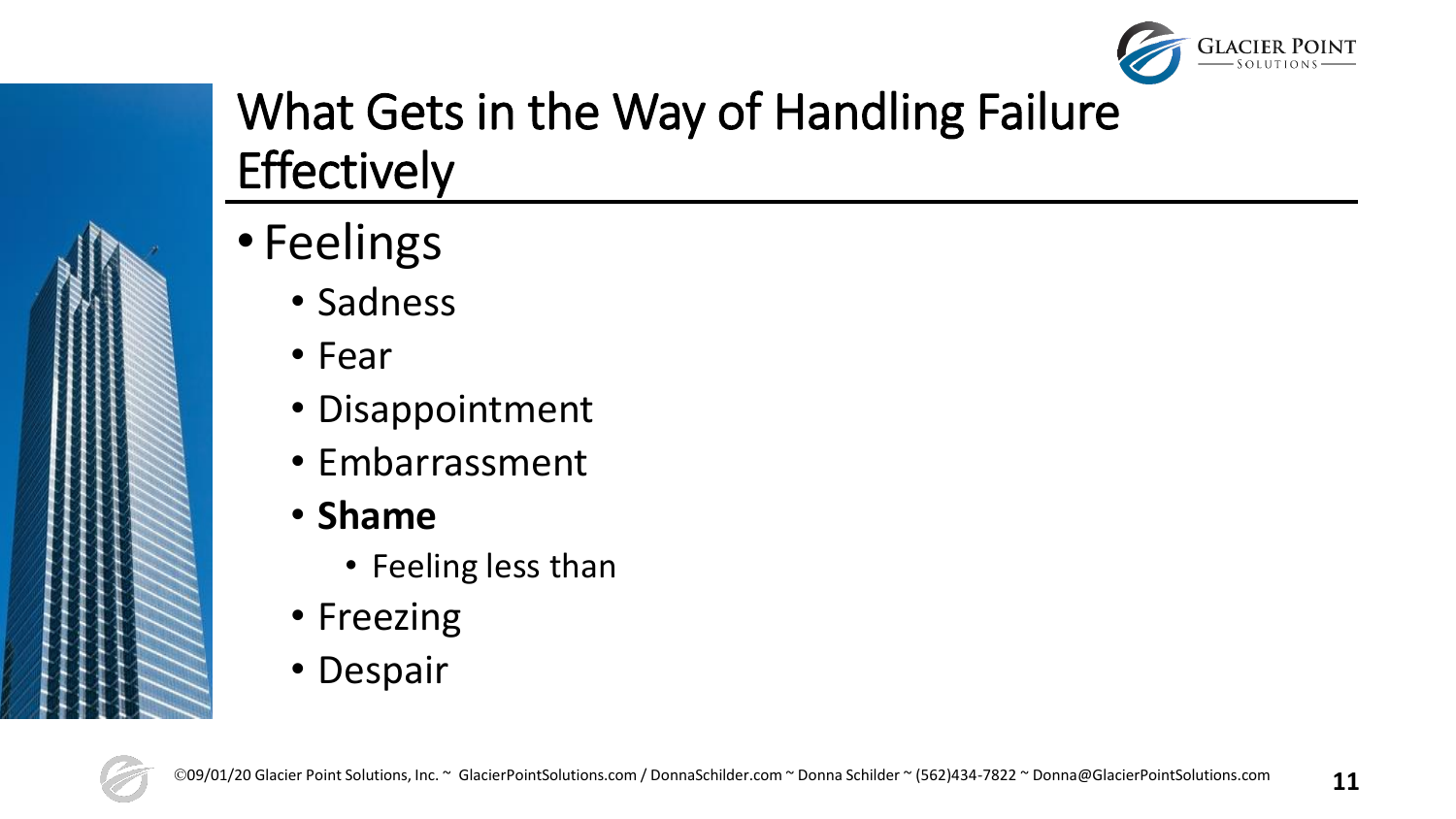

## Coaching Questions - Feelings

- How do you feel about the mistake/failure?
	- Where do you feel it in your body?
		- How can you release that when you feel it?
- If you weren't feeling these feelings, what would be possible?
	- How can you process your feelings about mistakes/failures?
	- How can you let go of the feelings?
- How do your feelings about it get in the way of learning from it?

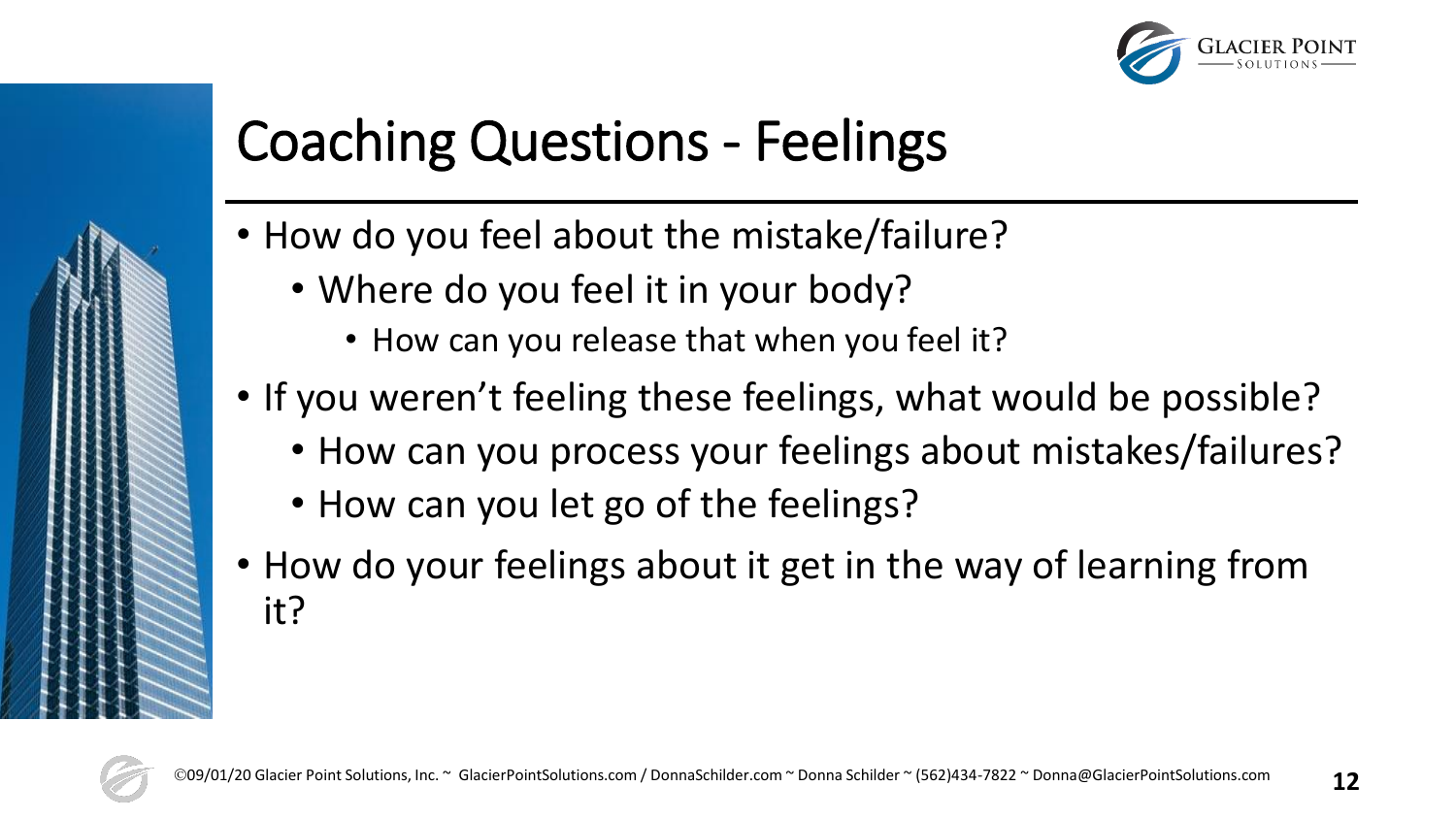

### What Gets in the Way of Handling Failure & Mistakes Effectively

- Managing your perception of yourself
	- "I am a skilled Coach"
	- "I am ethical"
		- How does how you want to see yourself impact your behavior in the situation?
		- How does making this mistake impact your view of yourself?

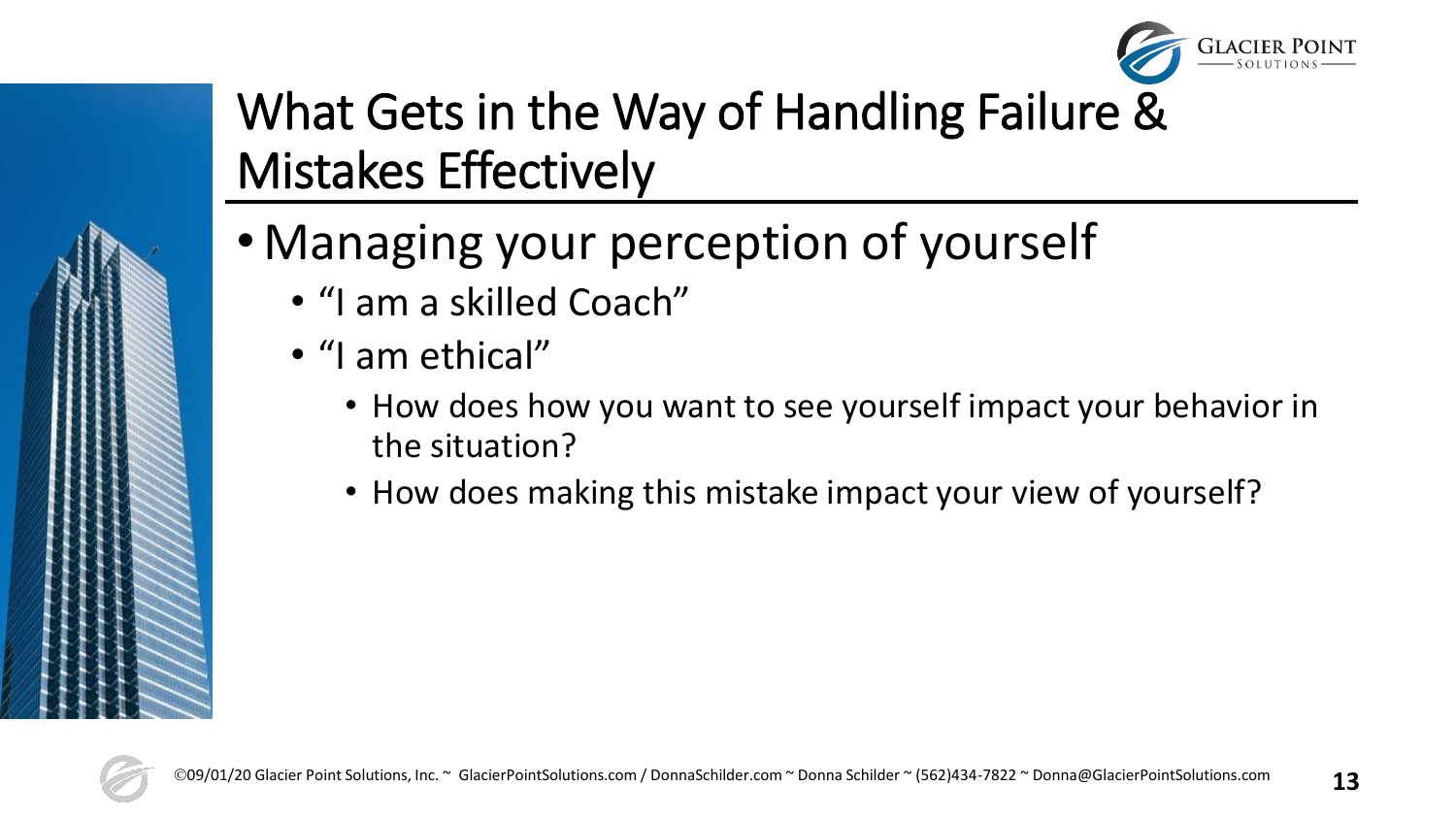

## What Gets in the Way of Handling Failure **Effectively**

- Managing others' perception of you
	- "I want the client to have confidence in me"
	- "I want the client to feel they're getting value from me"
	- "I want to be seen as a skilled Coach"
		- Will they see me as a bad Coach if I make a mistake?
	- "I want to be seen as the leader Glacier Point Solutions"
	- "I want to be seen as a Coach that Coaches can learn from"
		- How does how you want to be seen by others impact your behavior in the situation?
		- How could you find out how this mistake has impacted how others view you?

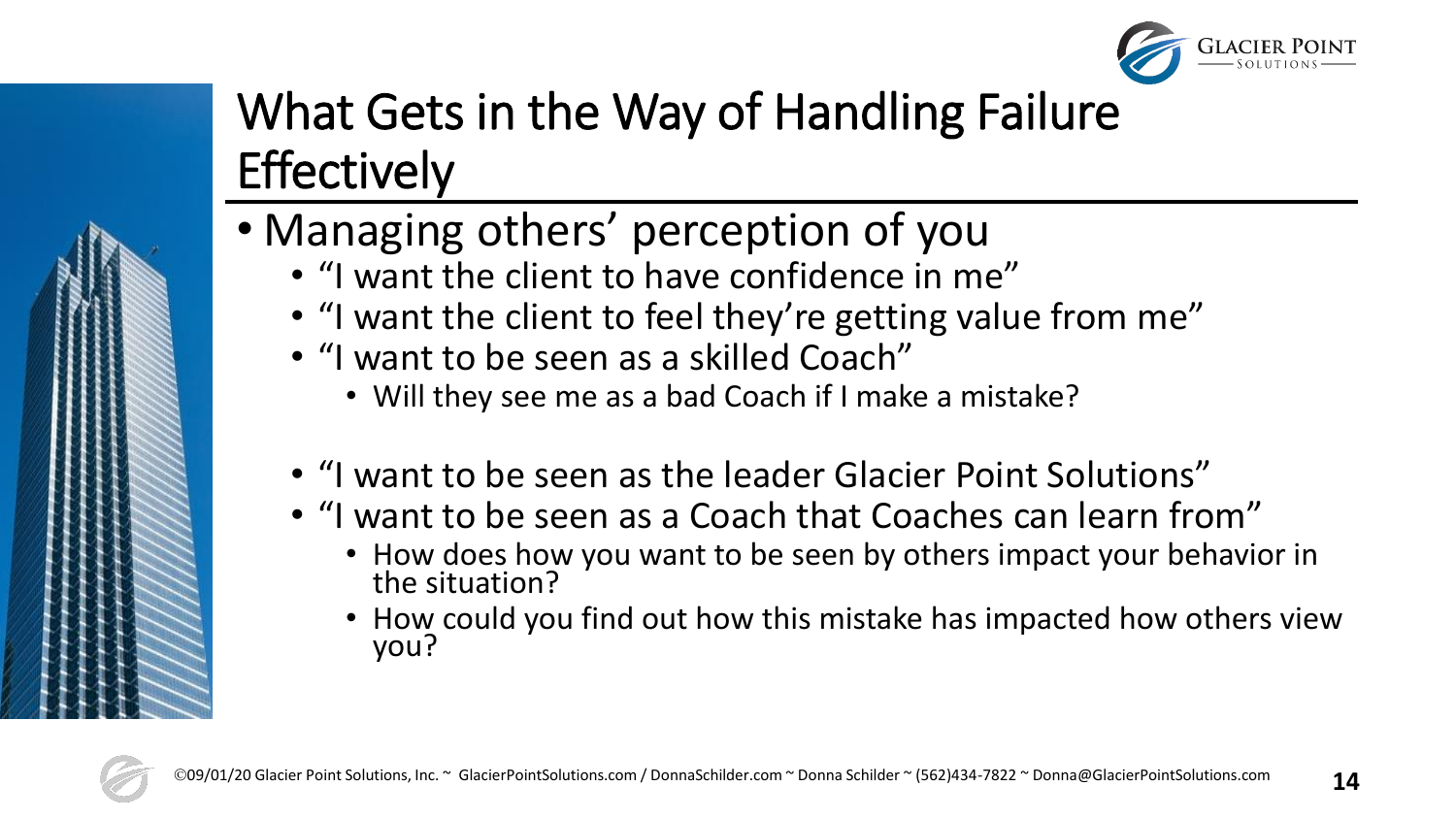

### Coaching Questions to Help the Client See the Mistake or Failure for What It Is

- Making Excuses
	- How can you own this mistake/failure?
	- What are you afraid will happen if you own this mistake?
- Catastrophizing
	- Was it a complete failure?
	- What part of it was a failure?
	- What part of your goal did you meet?
	- What impact does the failure/mistake truly have?

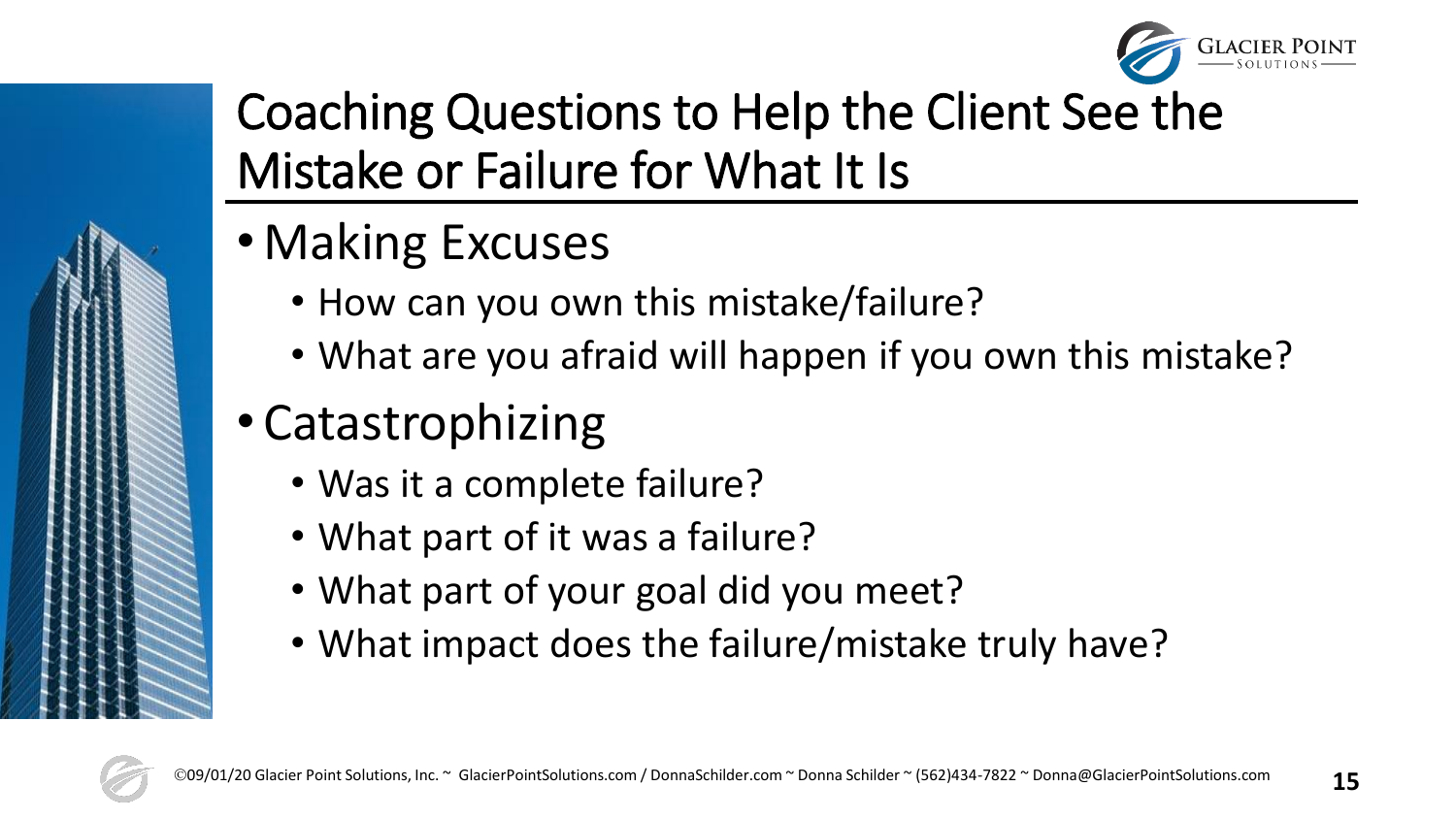

## Coaching Questions

- How can you embrace the mistake/failure?
- When are you going to try this again or are you going to delegate this in the future?
- What will you do differently?
- How can you use this mistake or failure to teach others?

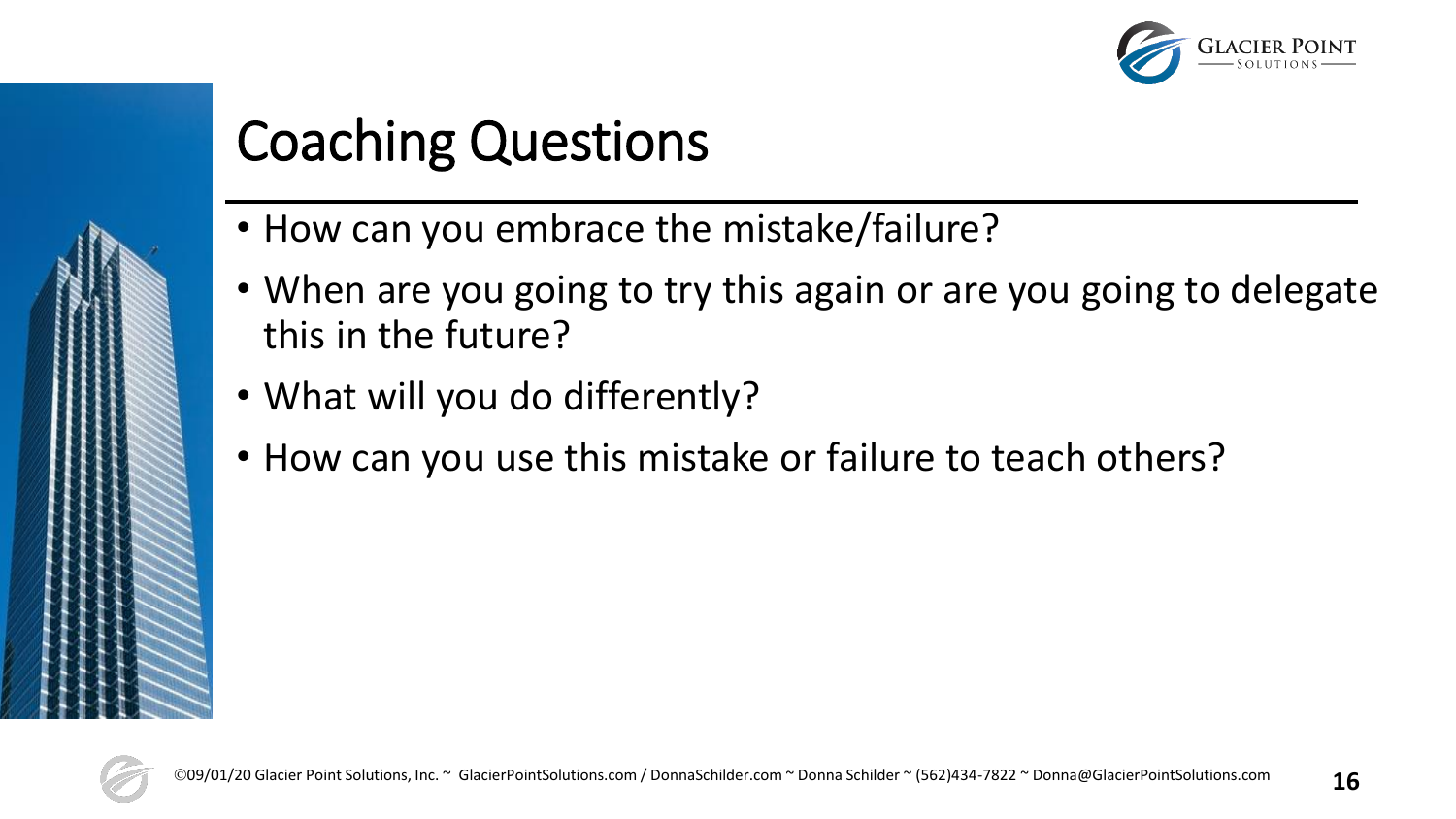

## Triads – 40 Min.

• Pick a Presenter

### **Share a Mistake or Failure 30 Minutes**

- A as the client, share a Coaching mistake or failure
- B coach client
- C keep time (then rotate)
- **Peer Advice 5 Minutes**
	- Give the Coach one idea on how to to avoid or recover from their mistake or failure

### **Summarize 5 Minutes**

- What did you learn about Coaching clients on mistakes/failures?
- Any new strategies or techniques?
- What were some good Coaching questions used?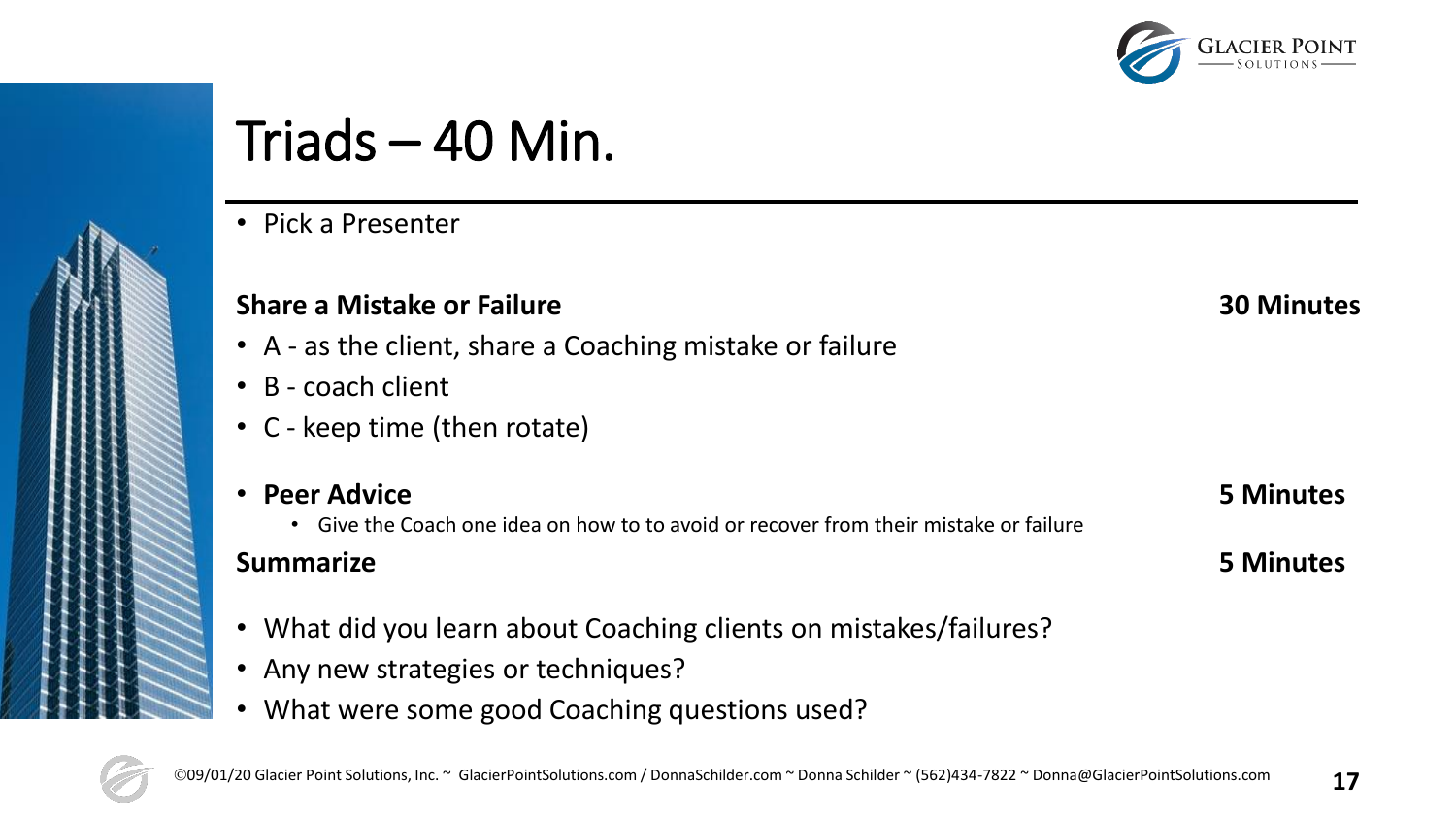

### How Can You Use This With Clients?

- What did you learn about yourself?
	- How can you apply that with clients
- Share an example of how you can use what you've learned with a specific client
- Select a skill or approach you'd like to use with clients

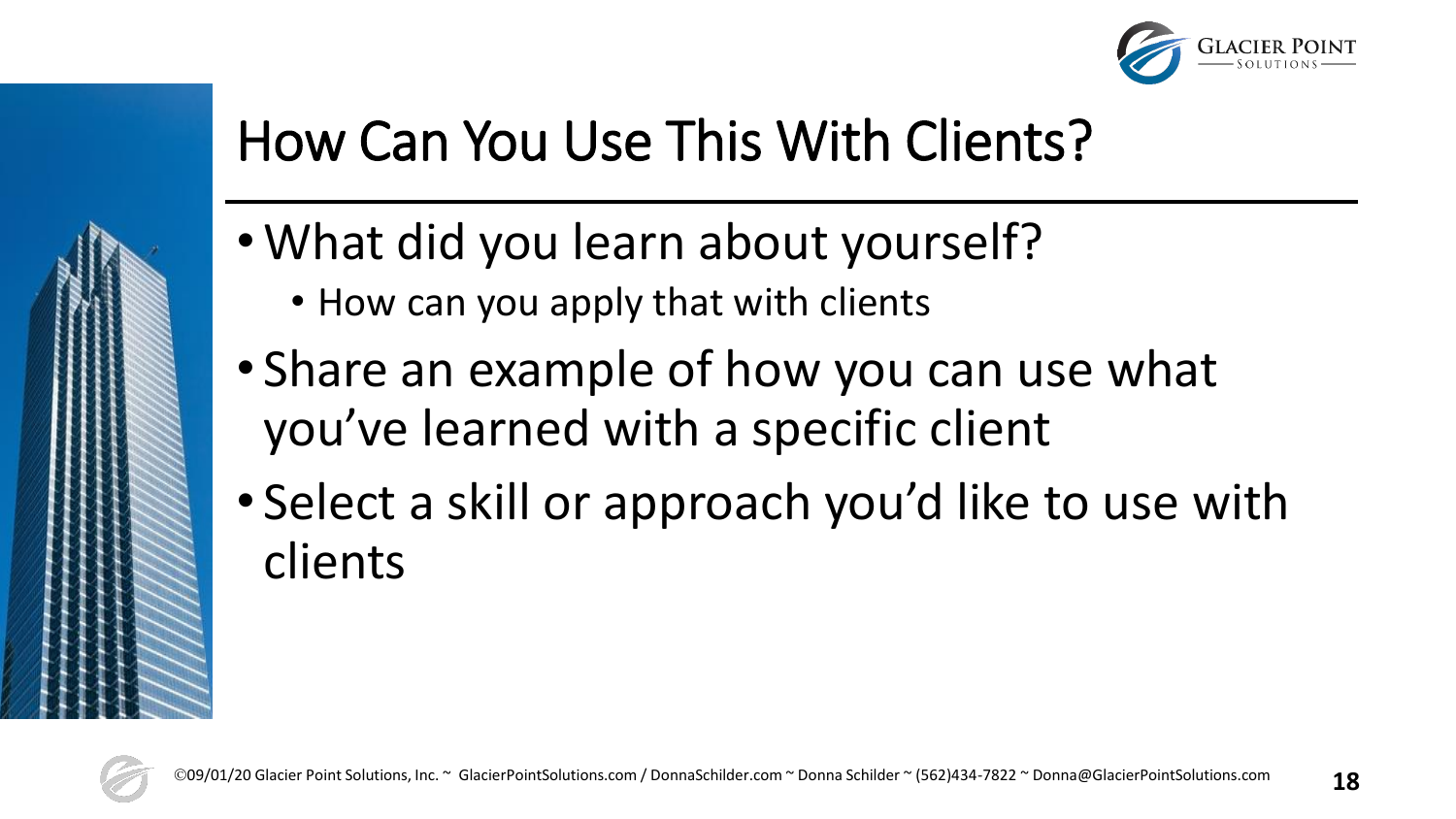

Questions to Use for Leaders Handling Failures/Mistakes with Subordinates

- How can you deliver feedback while being sensitive to their feelings?
- What would make it easier for the person to hear the feedback?
- How could you check to make sure the person received the feedback well?

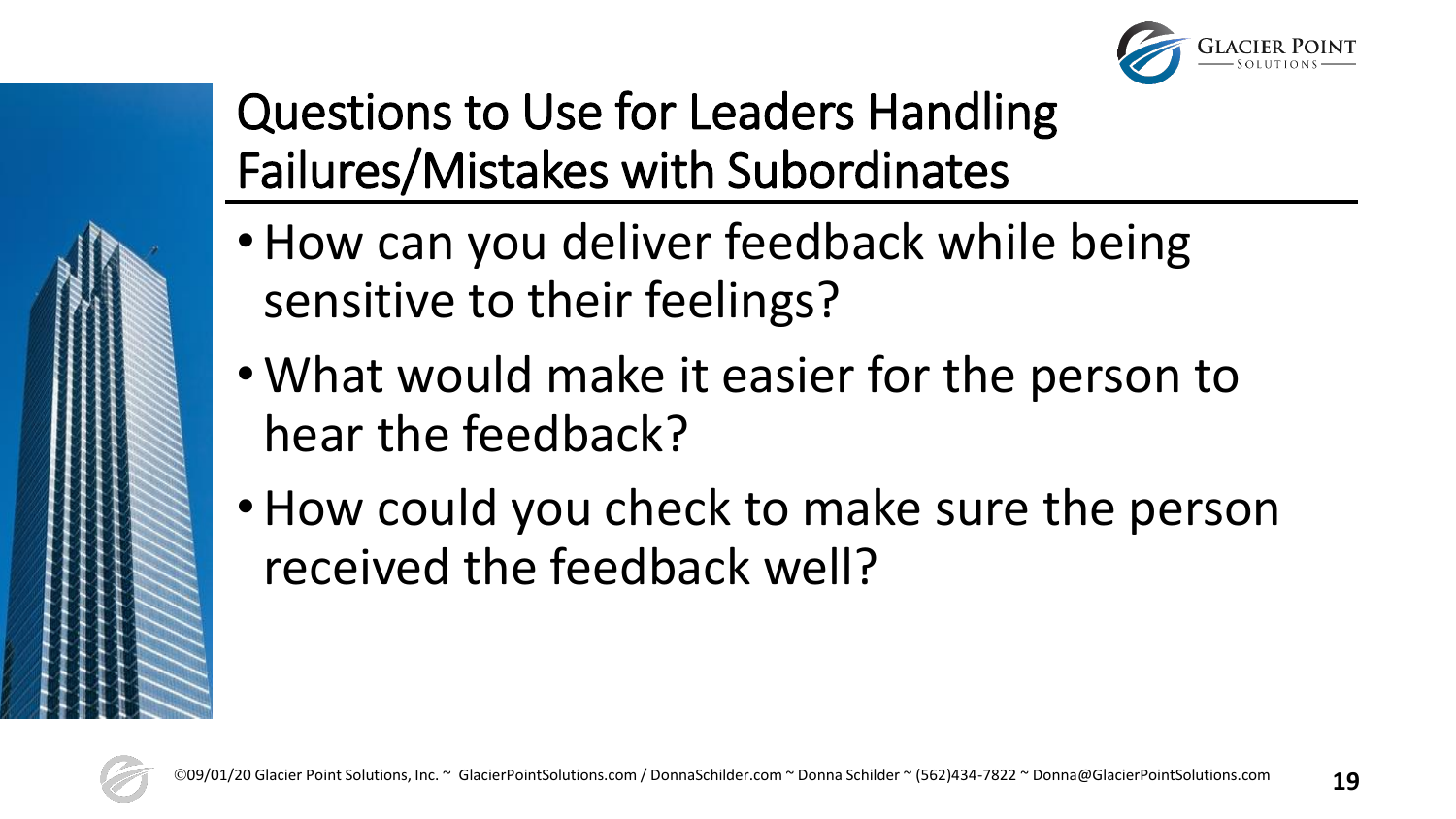

### Failure Resources on the Leadership Page of DS.com

- **FAILURE**
	- [How To Embrace Failure In Order To Become Successful](http://www.forbes.com/sites/theyec/2014/08/12/how-to-embrace-failure-in-order-to-become-successful/?utm_campaign=forbesfbsf&utm_source=facebook&utm_medium=social)
	- [Famous Failures Who Will Inspire You](http://www.entrepreneur.com/article/241361?utm_content=10979037&utm_medium=social&utm_source=facebook)
	- [Strategies for Learning From Failure \(HBR\)](https://hbr.org/2011/04/strategies-for-learning-from-failure)
	- [5 Steps to Changing Your Mindset About Failure](https://www.fastcompany.com/90248659/5-steps-to-changing-your-mindset-about-failure)